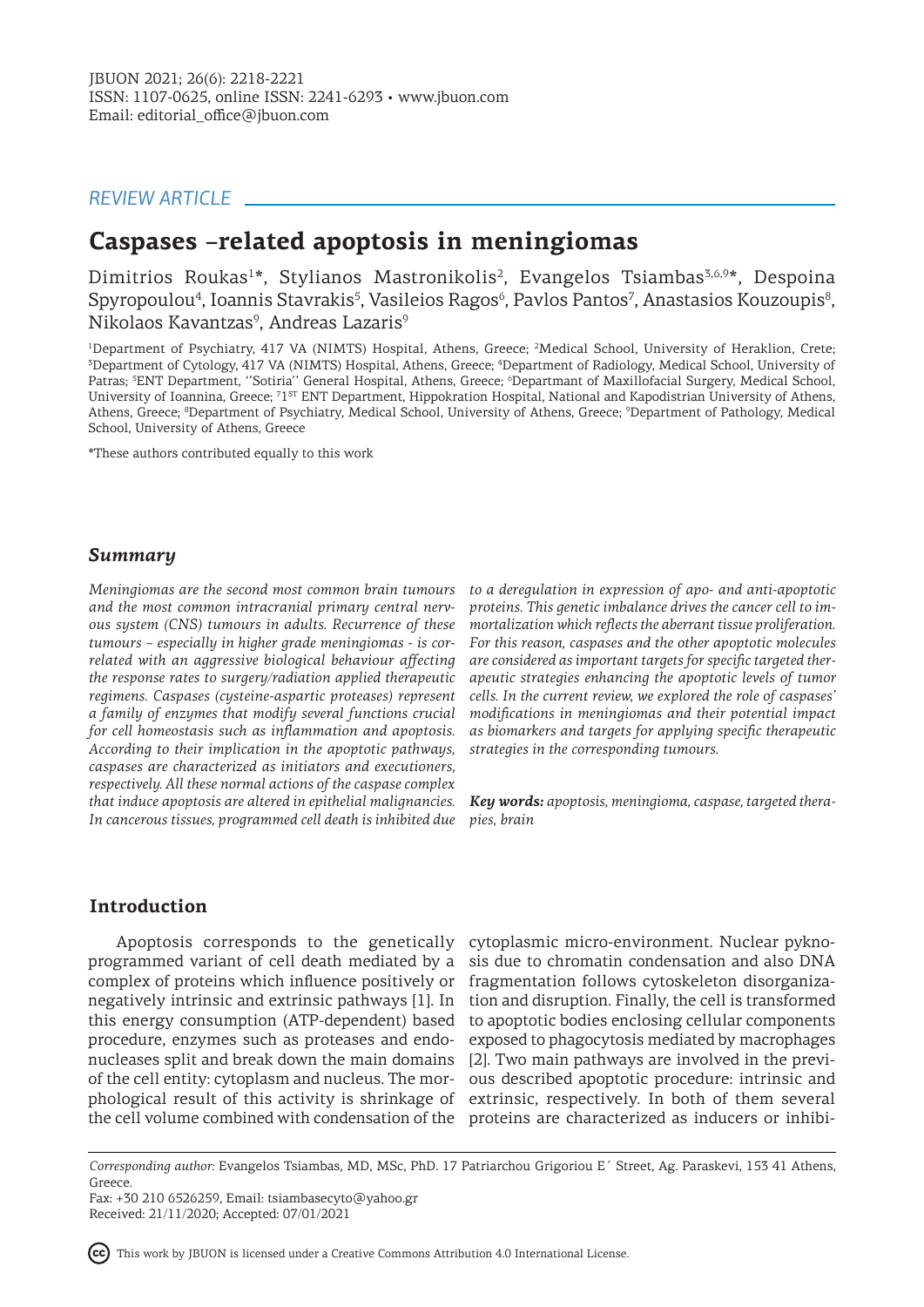tors of apoptosis [3]. The first uses mitochondrial proteins with prominent the cytochrome c from the inter-membrane space of the organelle. Its activity in cytoplasm activates caspases (especially caspase-9) complex under the control of p53 and Bcl-2 (B-cell lymphoma-2) proteins. In this version, the apoptotic signal is triggered by inside the cell stress conditions including hypoxia, DNA damage, and altered protein accumulation. Concerning the extrinsic pathway, it is based on receptor-ligand complexes that are activated when the cell receives on its surface (membrane) the corresponding signals from the intercellular environment. The main receptors and their ligand binding molecules are Tumor Necrosis Factor Receptor-1(TNFR-1)/ Tumor necrosis factor (TNF-alpha) and Fas Receptor (FasR)/ Fas ligand (FasL). In fact, biochemically apoptosis, as a natural cell death mechanism is characterized by the production and development of an intracellular domain called "apoptosome" [4]. It can be described as a multi-protein complex structure including cytochrome c and Apaf-1 (apoptotic protease activating factor-1) which activates caspases – a critical positive apoptotic protein family interacting also with Bcl proteins [5]. In the current review we explored the role of caspase complex in meningiomas.

## **Caspase protein family: structure and functions**

Caspases are significant proteins acting as strong apoptotic death promoters. Caspases (cysteine-aspartic proteases) represent a family of enzymes that influence several functions crucial for cell homeostasis such as inflammation, pyroptosis (a distinct aspect of programmed cell death mediated by microbial infection that triggers also an immune response), necroptosis, tissue differentiation and development in the embryonic early stages of life [6]. They also act as tumor suppressor genes, whereas their role in the ageing process is under investigation. Approximately, fifteen protease proteins have been identified and cloned implicating eight chromosomes (1, 2, 4, 7, 10, 11, 16, and 19). The corresponding protein products are initially inactive (pro-caspases) enzymes. Their dimerization or oligomerization create the final functional heterotetramer domain due to a cleavage process which develops an active heterodimer complex consisting of two units: a small and large one. According to their implication in the apoptotic pathways, caspases are characterized as initiators and executioners, respectively. In the first group have been inserted caspase-2,-8,-9, and -10, whereas caspase-3,-6, and-7 belong to the second category [7]. Concerning the previous described intrinsic apoptotic pathway, the most important protease is caspase-9 which is recruited and activated by cytochrome c/APAF-1 complex. Caspase-9 triggers the activation of the executioner caspases-3 and -7, leading finally to many proteins' cleavage inside the cytoplasm. In contrast, another critical protein, caspase-8, is activated in extrinsic pathway by the FasL binding to FasR leading also to recruitment and over expression of executioner caspases-3,-6, and -7. The result is the degradation of cellular proteins and organelles destruction similarly to the previous referred action of caspase-9 [8]. Novel studies have also shown that caspase-8 is implicated in cell adhesion and migration increasing its role in cell homeostasis and interactions inside the tissues [9]. As it has been mentioned before- besides apoptosis- caspases are involved also in the pyroptosis process. Caspase-1,-4,-5, and-11 are involved in this inflammatory procedure. Especially, caspase-1 activates a variety of pro-inflammatory cytokines and then secretes their mature products, interleukins (IL) IL-1α, IL-1β, and IL-18. Additionally, there is initial evidence that the complex caspase-1/caspase-7 activates the transcription of nuclear factor-κB (NF-κB), a molecule that modifies the function of TNF, IL-6, and IL-8 [10]. All of these normal actions of the caspase complex that induce apoptosis are altered in carcinoma progression and establishment. In cancerous tissues, programmed cell death is inhibited due to a deregulation in expression of apo- and anti-apoptotic proteins. This genetic imbalance drives the cancerous cell to immortalization which reflects the aberrant tissue proliferation. For this reason, caspases are considered as important targets for specific targeted therapeutic strategies by enhancing the apoptotic levels inside the neoplastic cell cores in a variety of solid malignancies [11,12].

## **Targeting caspases in meningioma**

Meningiomas' histological substrate is the arachnoid cap cells of the meninges on the periphery of the brain. Brain tissue invasion is the most critical histopathological evidence of aggressive biological behavior of the tumor. Furthermore, meningiomas' extra-cranial metastatic potential is low and its metastatic activity and penetration is extremely rare. Significant series of meningiomas and detected gross chromosomal and specific gene aberrations (rearrangements/intra- or inter- translocations, gains, frame-shift deletions/insertions, point-driver mutations or in-frame fusions) also reflect the grades of differentiation (Grade I-III) in them [13]. Gene expression analyses focused on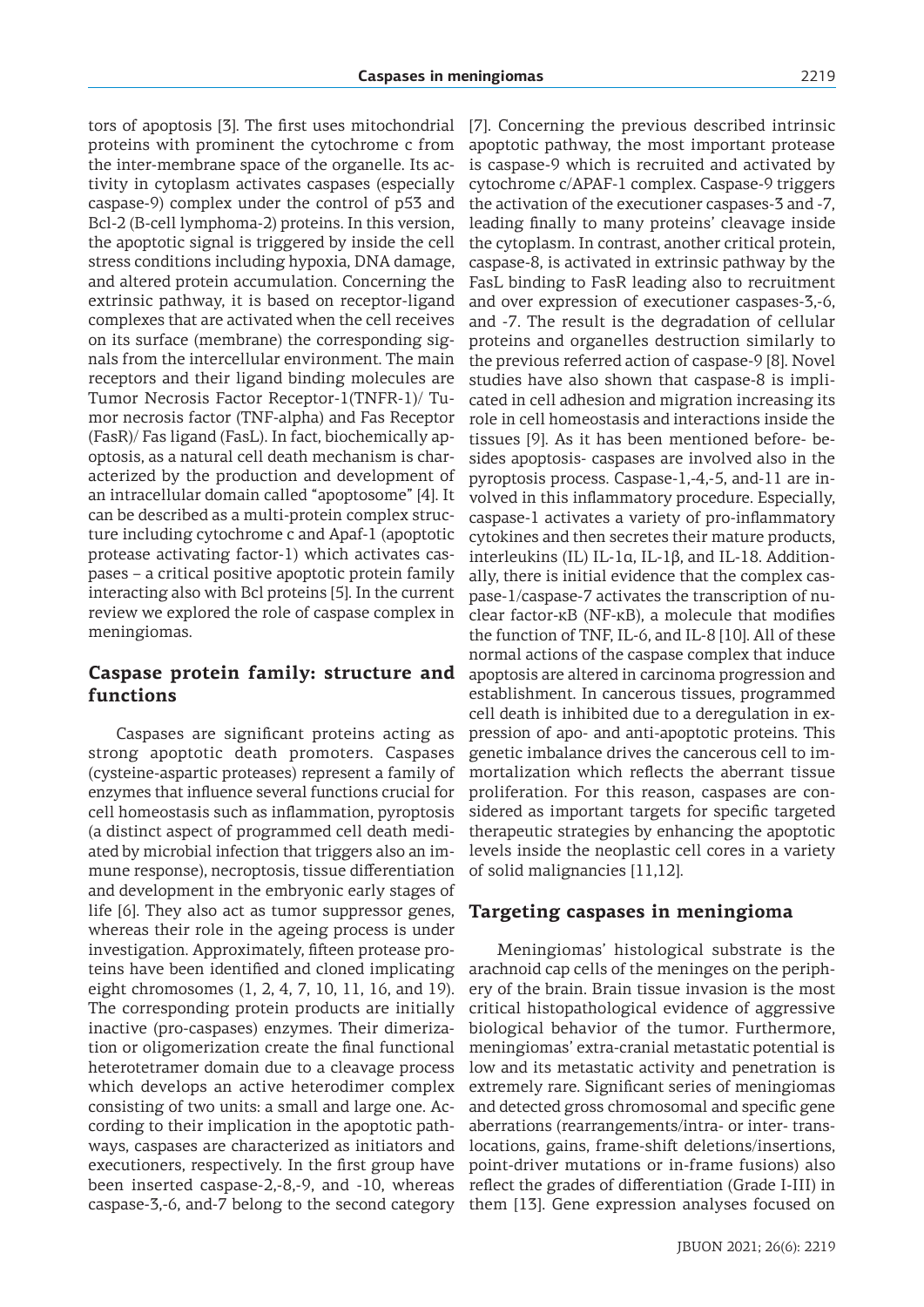apoptotic pathways including c-FLIP, XIAP, Bcl-2, caspase 3, 8 and 9, cytochrome c, APAF 1 and Smac/ DIABLO molecules detected low protein levels regarding caspases. The study group observed a potential blocking of these apoptotic inducers mediated by c-FLIP inhibition on them [14]. Similarly, overexpression of tumor necrosis factor-related apoptosis-inducing ligand R2 (TRAIL-R2) combined with low levels of caspase 8 has been also detected in a series of meningiomas [15]. In contrast to caspase 8, caspase 3 has been found to be overexpressed more frequently in meningiomas. A combined calpain and caspase-3 upregulation has been detected in a series of brain tumors including transitional meningiomas [16]. It is also important to be mentioned that survivin, an inhibitor of apoptosis that binds to caspases-3 and -7 external domains is overxepressed in meningiomas down regulating their function [17]. Another molecule which interacts with caspase-3 is the midkine, a heparin-binding growth factor that acts as an inducer for growth, survival, migration, and differentiation of various cells. A study group co-analyzed their expression showed that midkine reduced active caspase-3 levels negatively affecting the response rates to camptothecin-mediated apoptotic cell death in meningioma cells *in vitro* cultures

leading to increased chemoptherapeutic regimens resistance [18]. Based on this increased need for enhancing apoptotic rates in meningiomas, novel studies have focused on specific agents. One of them is fenretinide. This is a synthetic retinoid promoting apoptosis in tumor cell cultures in several malignancies. A study group reported significant levels of caspase activation in meningiomas mediated by fenretinide. Interestingly, the agent provided apoptosis in all three grades of meningioma primary cells cultures [19]. Additionally, valproic acid (VPA), a commonly used anti-epileptic drug, seems to induce apoptosis by increasing cleaved caspase-3 and PARP apoptotic molecules in meningiomas stem cells cultures providing also elevated radio-sensitivity to them [20].

In conclusion, caspase complex -as a critical apoptotic pathway- demonstrates alterations in meningiomas. Especially, caspase -3 and -8 should be potential targets for novel therapeutic strategies in meningiomas for enhancing apoptotic death and response rates to specific chemo-radiation regimens.

### **Conflict of interests**

The authors declare no conflict of interests.

## **References**

- 1. Chung C. Restoring the switch for cancer cell death: Targeting the apoptosis signaling pathway. Am J Health Syst Pharm 2018;75:945-52.
- 2. Pfeffer CM, Singh ATK. Apoptosis: A Target for Anticancer Therapy. Int J Mol Sci 2018;19:E448-454.
- 3. Banoth B, Cassel SL. Mitochondria in innate immune signaling. Transl Res 2018; 5244:30115-4.
- 4. Dorstyn L, Akey CW, Kumar S. New insights into apoptosome structure and function. Cell Death Differ 2018;25:1194-208.
- 5. Arumugam A, Abdull Razis AF. Apoptosis as a Mechanism of the Cancer Chemopreventive Activity of Glucosinolates: a Review. Asian Pac J Cancer Prev 2018;19:1439-48.
- 6. Anja P, Anahid J, Janko K. Cysteine cathepsins: Their biological and molecular significance in cancer stem cells. Semin Cancer Biol 2018;S1044- 579X(18)30028-2.
- 7. Kopeina GS, Prokhorova EA, Lavrik IN, Zhivotovsky B. Alterations in the nucleocytoplasmic transport in apoptosis: Caspases lead the way. Cell Prolif 2018; e12467-77.
- 8. Wilson CH, Kumar S. Caspases in metabolic disease

and their therapeutic potential. Cell Death Differ 2018;25:1010-24.

- 9. Keller N, Ozmadenci D, Ichim G, Stupack D. Caspase-8 function, and phosphorylation, in cell migration. Semin Cell Dev Biol 2018;82:105-7.
- 10. Yuan YY, Xie KX, Wang SL, Yuan LW. Inflammatory caspase-related pyroptosis: mechanism, regulation and therapeutic potential for inflammatory bowel disease. Gastroenterol Rep (Oxf) 2018;6:167-76.
- 11. McArthur K, Kile BT. Apoptotic Caspases: Multiple or Mistaken Identities? Trends Cell Biol 2018;28:475-93.
- 12. Chrysovergis A, Papanikolaou VS, Tsiambas E et al. Caspase complex in laryngeal squamous cell carcinoma. JBUON 2019; 24: 1-4.
- 13. Yuzawa S, Nishihara H, Tanaka S. Genetic landscape of meningioma. Brain Tumor Pathol 2016; 33:237-47.
- 14. Tirapelli DP, Menezes SB, Franco IM et al. High expression of anti-apoptotic genes in grade I and II meningiomas. Arq Neuropsiquiatr 2017;75:209-15.
- 15. Koschny R, Krupp W, Xu LX et al. WHO grade related expression of TRAIL-receptors and apoptosis regulators in meningioma. Pathol Res Pract 2015;211:109- 16.